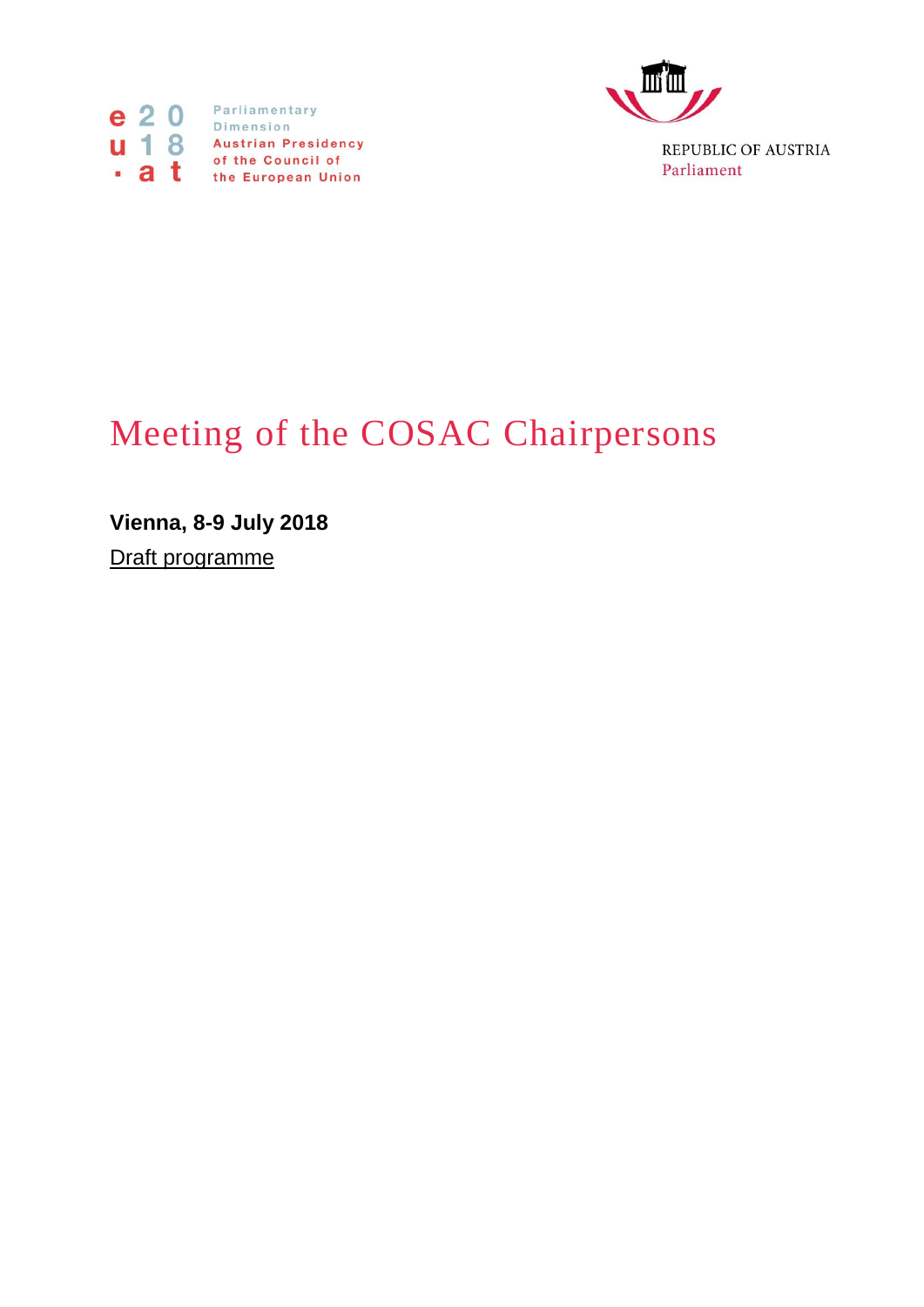## Sunday, 8 July 2018

| $14:00 - 19:00$ | Arrival of delegations and registration at the hotels               |
|-----------------|---------------------------------------------------------------------|
| 16:45           | Departure from the hotels                                           |
| $17:00 -$       | DemocracyQuarter WalkingTour                                        |
| approx. 18:00   | Visit of the interim location of the Austrian Parliament during the |
|                 | renovation of the historic Parliament building                      |
| 18:15           | Return to the hotels                                                |
|                 | Meeting of the Presidential Troika of COSAC                         |
| 17:40           | Departure from the hotels                                           |
| 18:00           | Meeting of the Presidential Troika                                  |
|                 | Venue: Parliament-Hofburg, Room 5                                   |
|                 | <b>Entrance: Pavilion Bibliothekshof</b>                            |
|                 | Departure for the dinner                                            |
| 18:45           | Departure from the hotels                                           |
| 19:30           | Dinner hosted by the Chairperson of the Permanent Subcommittee      |
|                 | on EU Affairs of the National Council and the Chairperson of the EU |
|                 | <b>Committee of the Federal Council</b>                             |
|                 | Dinner speech by Ms. Karoline Edtstadler, State Secretary, Federal  |
|                 | Ministry of the Interior, on "The global responsibility of the EU"  |
|                 | Venue: Restaurant Kahlenberg, Am Kahlenberg 2-3, 1190 Vienna        |
| approx. 22:30   | Return to the hotels                                                |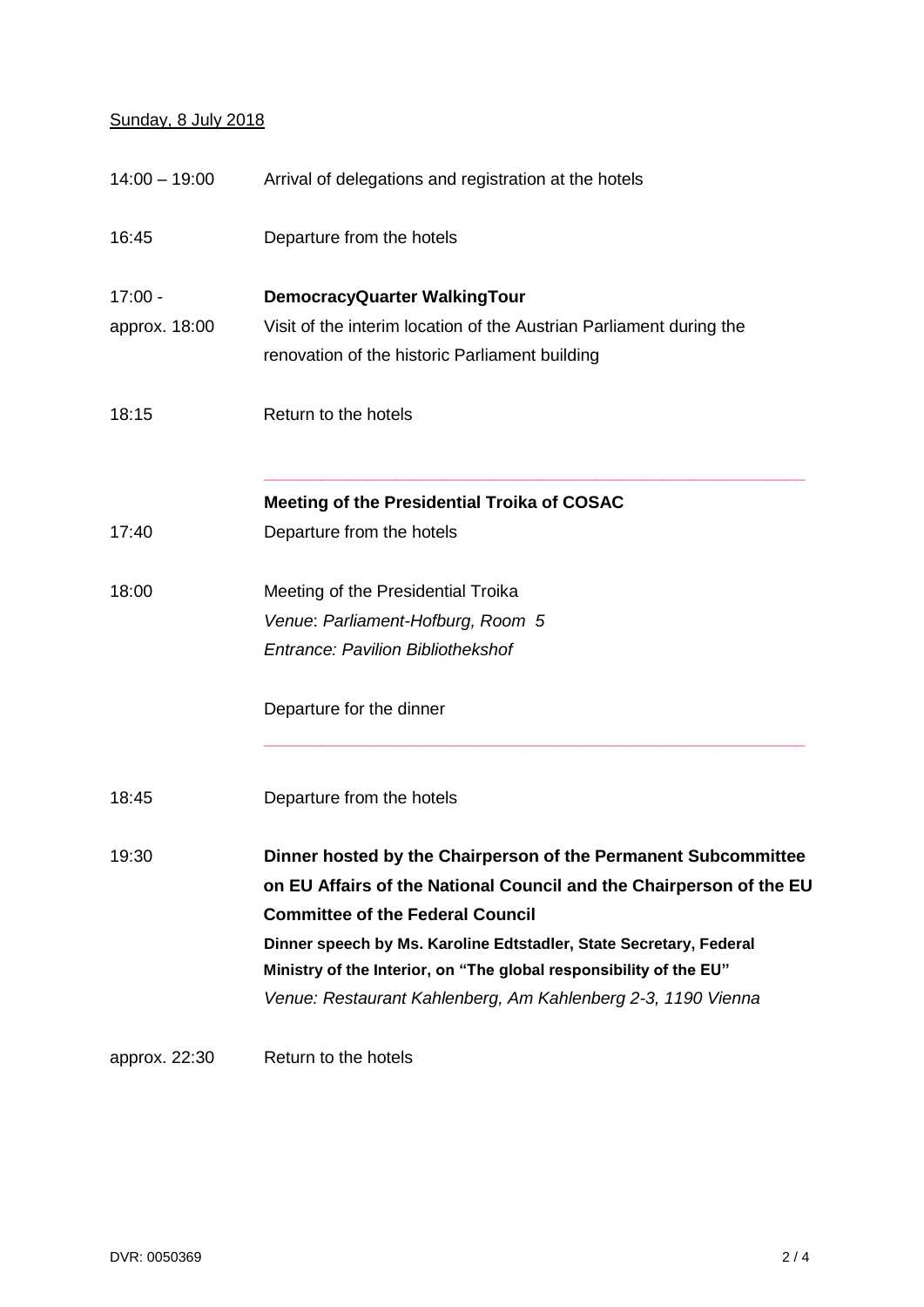## Monday, 9 July 2018

| 8:00  | Departure from the hotels                                                 |
|-------|---------------------------------------------------------------------------|
| 8:30  | Opening of the meeting of the COSAC Chairpersons                          |
|       | Venue: Parliament-Hofburg, Großer Redoutensaal                            |
|       | Entrance: 1010 Vienna, Josefsplatz 4                                      |
|       | <b>Welcome addresses:</b>                                                 |
|       | Mr. Wolfgang Sobotka, President of the National Council                   |
|       | Ms. Inge Posch-Gruska, President of the Federal Council                   |
|       | Chairperson's introductory remarks                                        |
| 8:45  | Adoption of the agenda                                                    |
|       | <b>Procedural issues and miscellaneous matters</b>                        |
|       | Briefing on the results of the Presidential Troika of COSAC               |
|       | Draft agenda of the LX. COSAC<br>-                                        |
|       | Outline of the 30 <sup>th</sup> Bi-annual Report of COSAC                 |
|       | Letters received by the Presidency<br>-                                   |
|       | <b>Others</b>                                                             |
| 9:15  | Session 1: Priorities of the Austrian Presidency of the Council of        |
|       | the EU                                                                    |
|       | Keynote speaker:                                                          |
|       | Mr. Gernot Blümel                                                         |
|       | Federal Minister within the Federal Chancellery for the EU, Arts, Culture |
|       | and Media                                                                 |
|       | Debate                                                                    |
| 10:30 | Family photo and coffee break                                             |